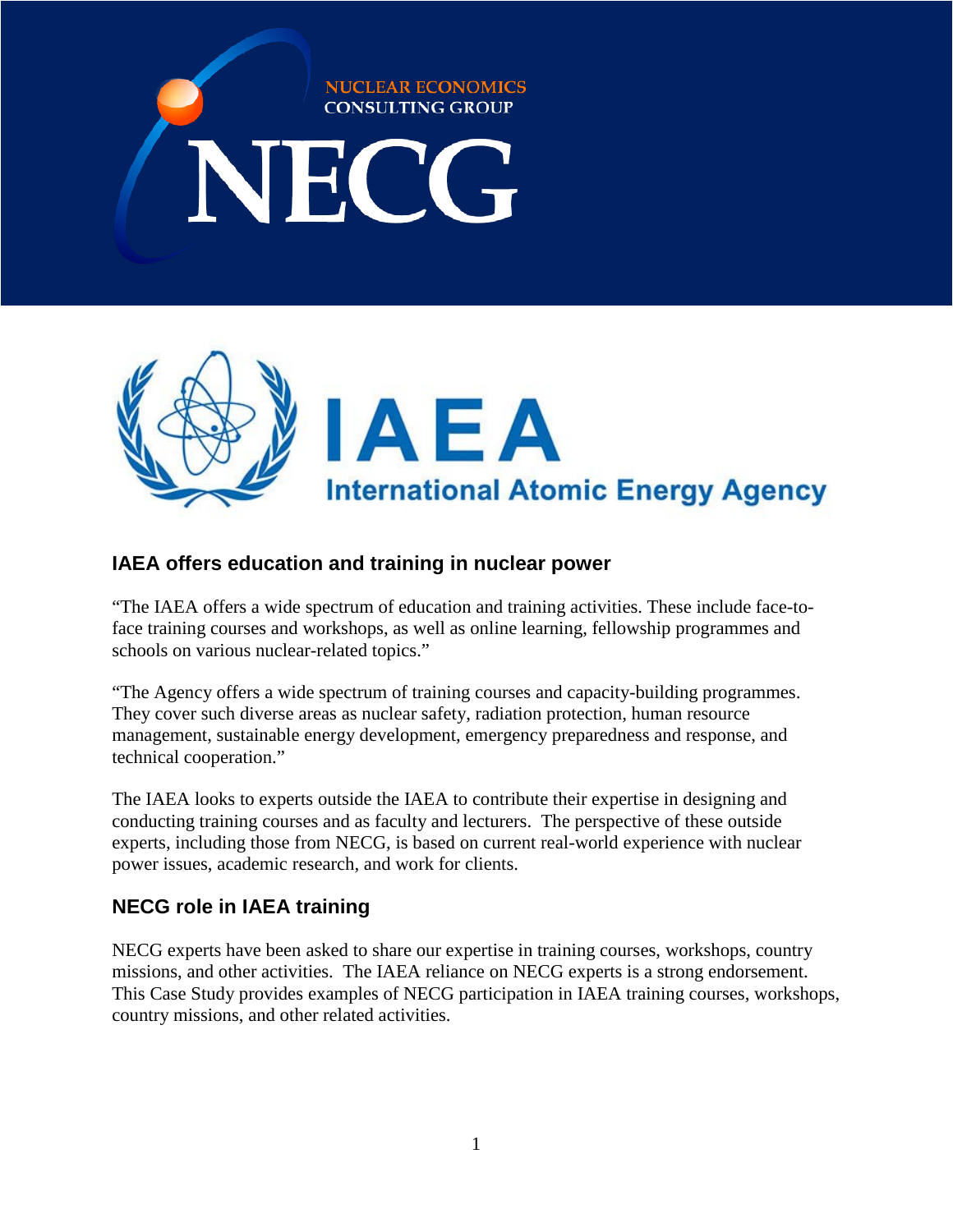

## **IAEA Courses and Workshops**

**IAEA Inter-Regional Training Course on Financing NPPs**; Argonne National Laboratory; 12-16 November 2018; Argonne, Illinois.

- Edward Kee taught a course on Nuclear Fuel Supply Contracts (by video from Tokyo)
- Paul Murphy taught courses on Contracting and Ownership Structures; Project Due Diligence and Reputational Risks; Country Risk Factors; and Intergovernmental Agreements and Government-to-Government Financing
- Amjad Ghori taught courses on the UK Contracts for Differences; Financing Nuclear Power Projects; Financing SMRs; and Developing a Bankable Nuclear Feasibility Study

**IAEA Interregional Training Course on Integrated Management Systems and Developing of the Safety Culture**; Argonne National Laboratory; 22 Oct – 2 Nov 2018; Argonne, Illinois

• Paul Murphy taught courses on EPC Contracting Structures & Pricing Models for NPP Development and on Key Terms in EPC Contracts.

**IAEA Workshop on Funding, Risk Allocation, and Economic Issues for NPPs**; Astana, Kazakhstan for the Government of Kazakhstan; 2018

• Paul Murphy delivered presentations on Contracting Structures, Nuclear Financing Challenges, Financing Structures, Government-to-Government and Intergovernmental Agreements, and Country Case Studies on NPP development

**IAEA Training Course to Develop Member State Program Competencies Needed for a Nuclear Power Program**; Argonne National Laboratory; 5 – 23 Mar 2018; Argonne, Illinois

• Paul Murphy taught a course on Development, Procurement, Contracting, and Ownership Considerations for NPP Development and on Key Terms in EPC Contracts.

**IAEA Training Course on the Funding & Economic Aspects of a New Nuclear Power Programme;** Electricité de France (EdF); October 1-5 2018; Paris France

• Amjad Ghori taught a course on Potential Financing Options for SMRs

**IAEA Mission to Turkey**; training for Turkish state-owned Electricity Generation Company EÜAŞ (Elektrik Üretim A.Ş.); 6-8 February 2018; Ankara, Turkey.

• Edward Kee taught courses covering commercial and contracting issues related to Nuclear PPAs, Nuclear O&M, Nuclear Fuel, Spent Nuclear Fuel; and Nuclear Project Success and Failure.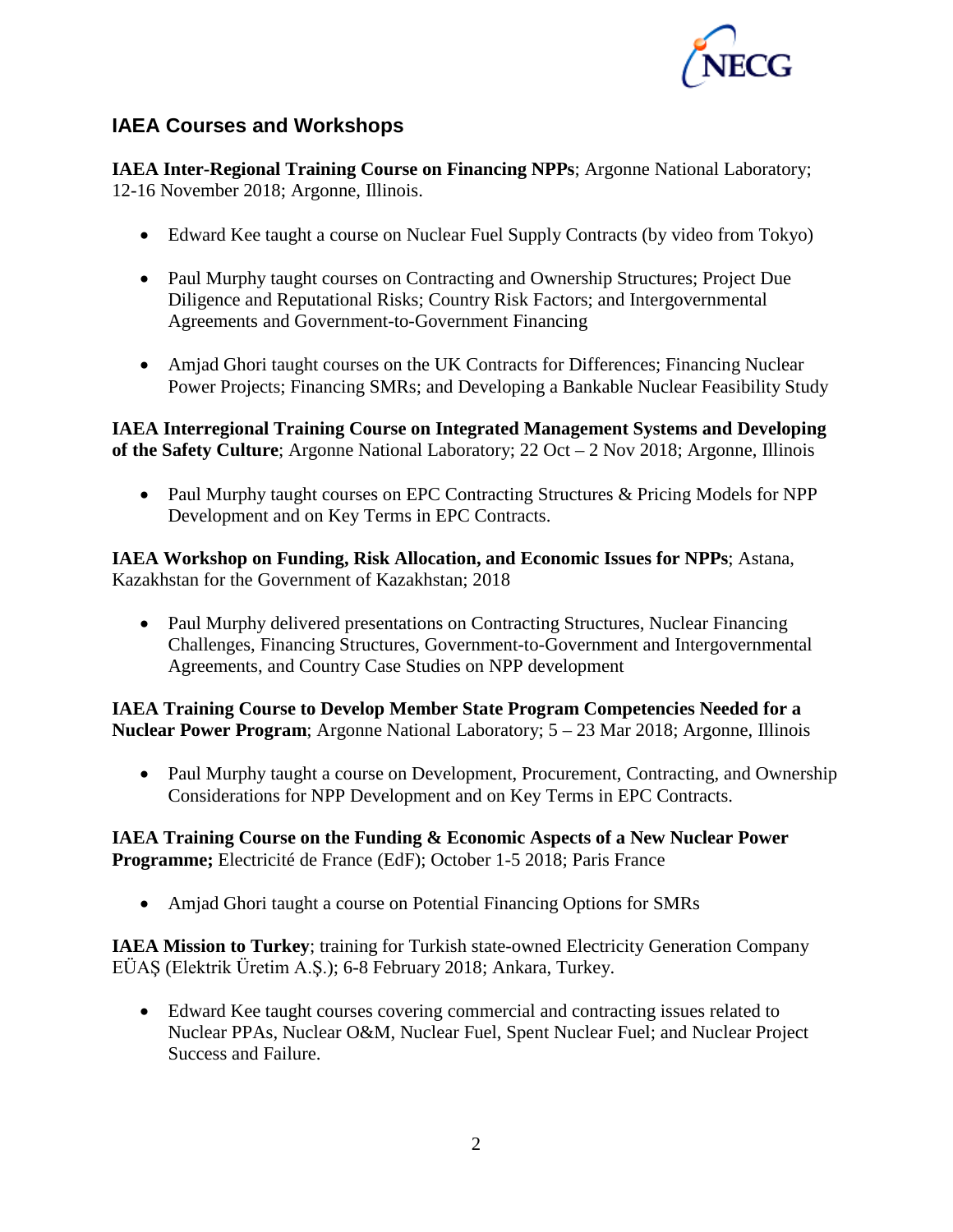

• Paul Murphy taught courses covering Financing Consideration, EPC Contract Key Terms, and EPC Contracting Structures

**IAEA Inter-Regional Training Course on Financing NPPs**; Argonne National Laboratory; 6- 10 November 2017; Argonne, Illinois.

- Edward Kee taught courses covering Nuclear Power and the Electricity Industry; Nuclear Power Purchase Agreements; and How Nuclear Projects Fail.
- Paul Murphy worked with representatives from Argonne, to organize and design the course, structured as an advanced financing curriculum. Mr. Murphy taught segments on Project Diligence by Financing Entities, Contracting and Ownership Structures, Alternative Contracting and Ownership Models, Country Risk Factors, and Reputational Risk.

#### **IAEA Inter-regional Training Course on Management Systems and the Development of Organizational Structure for Safety**; Argonne National Laboratory; 2017; Argonne, Illinois

• Paul Murphy taught a course on Development, Procurement, Contracting, and Ownership Considerations for NPP Development.

#### **IAEA Inter-regional Training Course on Management Systems and the Development of Organizational Structure for Safety**; Argonne National Laboratory; 2017; Argonne, Illinois

• Paul Murphy taught a course on Development, Procurement, Contracting, and Ownership Considerations for NPP Development.

**IAEA Train the Trainer - Workshop for Embarking Countries in Phase 1 of the Milestones Approach;** Argonne National Laboratory; 2016; Argonne, Illinois

• Paul Murphy taught two sessions on Financing and on Contracting and Ownership Structures.

**IAEA Building Capacity for the Implementation of a Nuclear Power Programme by Developing Human Resources, Institutional Capacity and the Legal and Regulatory Framework**; a special training program for a senior delegation from Kenya; Argonne National Laboratory; 2016; Argonne, Illinois

• Paul Murphy taught a segment entitled, "Basic Financing Challenges, Considerations, and Structures for NPPs"

#### **IAEA Technical Meeting on Financial Modeling**; Vienna, Austria; 2016

• Paul Murphy delivered presentations on Nuclear Financing Challenges, Nuclear Financing Structures, and Key Global Trends in Financing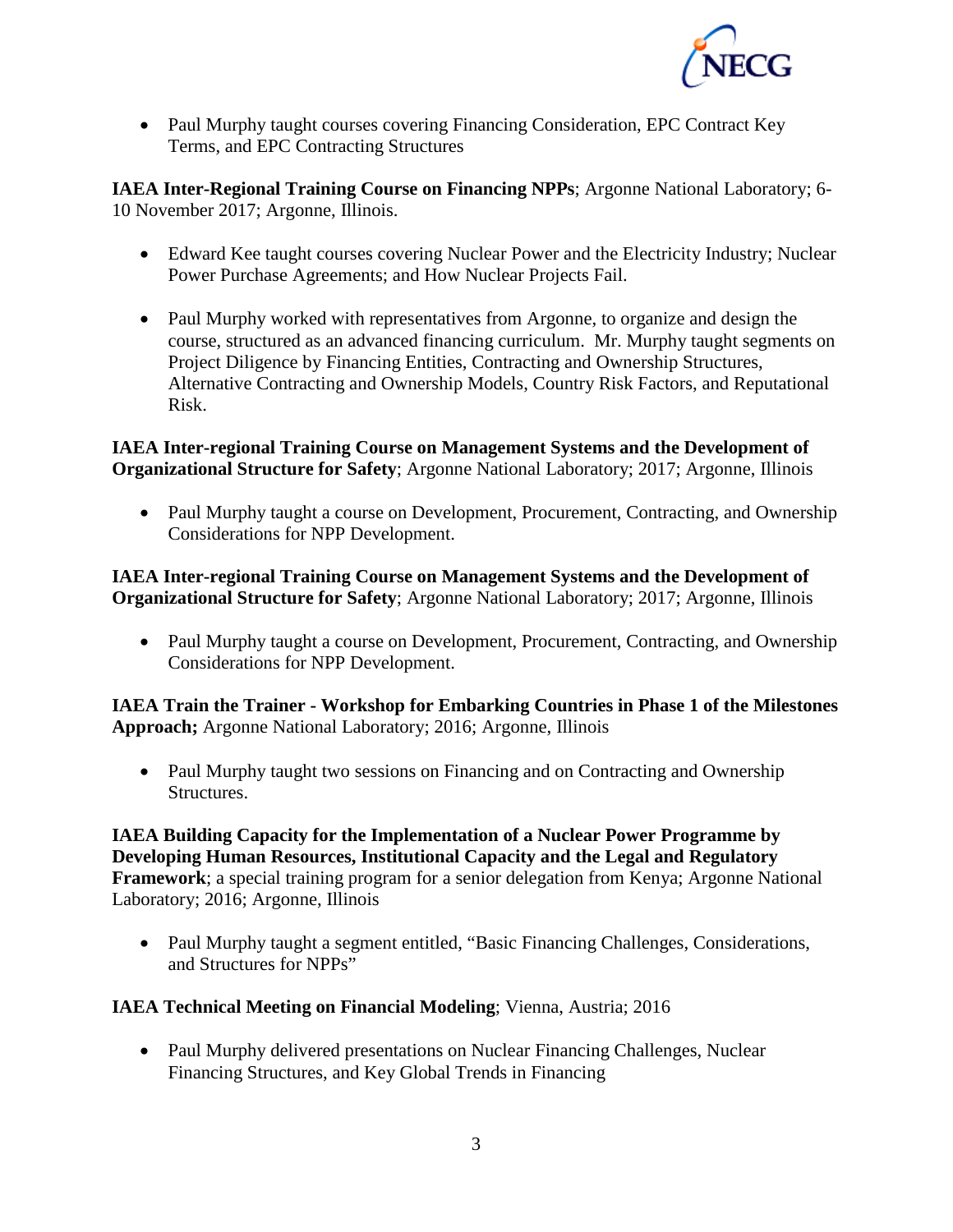

**IAEA Inter-Regional Training Course on Financing NPPs**; Argonne National Laboratory; 5- 9 October 2015; Argonne, Illinois.

• Edward Kee taught courses covering Nuclear Power and the Electricity Industry; Nuclear Power Purchase Agreements; and How Nuclear Projects Fail.

**IAEA Inter-regional Nuclear Energy Information Workshop**; Argonne National Laboratory; 3-6 August 2015; Argonne, Illinois.

• Edward Kee taught courses covering Comparative Cost Structure of Nuclear Energy and Impact of Alternative Electricity Industry Structures on Nuclear Power.

**IAEA Training Course on Nuclear Power Infrastructure Programs and Related Projects in Emerging Nuclear States**; two-week course is attended by representatives of over twenty foreign governments interested in developing nuclear power programs; Argonne National Laboratory; 2009 – 2015; Argonne, Illinois;

• Paul Murphy was the lead instructor for seven years on segments on financing nuclear power projects and the bidding / evaluation process for nuclear power projects

**IAEA Inter-regional Training Course on Financial Issues for a Decision in Countries Introducing or Expanding Nuclear Power**; attendees were from foreign governments interested in developing nuclear power programs, with individuals having financing and/or planning responsibilities; Argonne National Laboratory; 2014 – 2015; Argonne, Illinois

• Paul Murphy organized and designed this course, working with representatives from Argonne, and taught segments on Reputational Risk Analysis, Project Diligence by Financing Entities, Country Risk Factors, and Contracting Structures

**IAEA Nuclear Energy Information Workshop**; Argonne National Laboratory; 2015; Argonne, Illinois

• Paul Murphy taught segments on Reputational Risk Analysis and on Contracting and Ownership Structures for NPP Development

**IAEA Expert Mission on Economic and Environmental Aspects of Nuclear Energy: Issues of Relevance in the European Region**; Skopje, FYR Macedonia for the FYR Macedonian Government; 2015

• Paul Murphy five delivered presentations on Financing Strategies & Models for NPPs, Contracting Structures, Reputational Risk Analysis, Strategic Partnerships, and Project Diligence by Lenders

**IAEA Expert Mission on Financial Risk Management in Nuclear Power Projects**; Cairo, Egypt for the Egyptian Government; 2015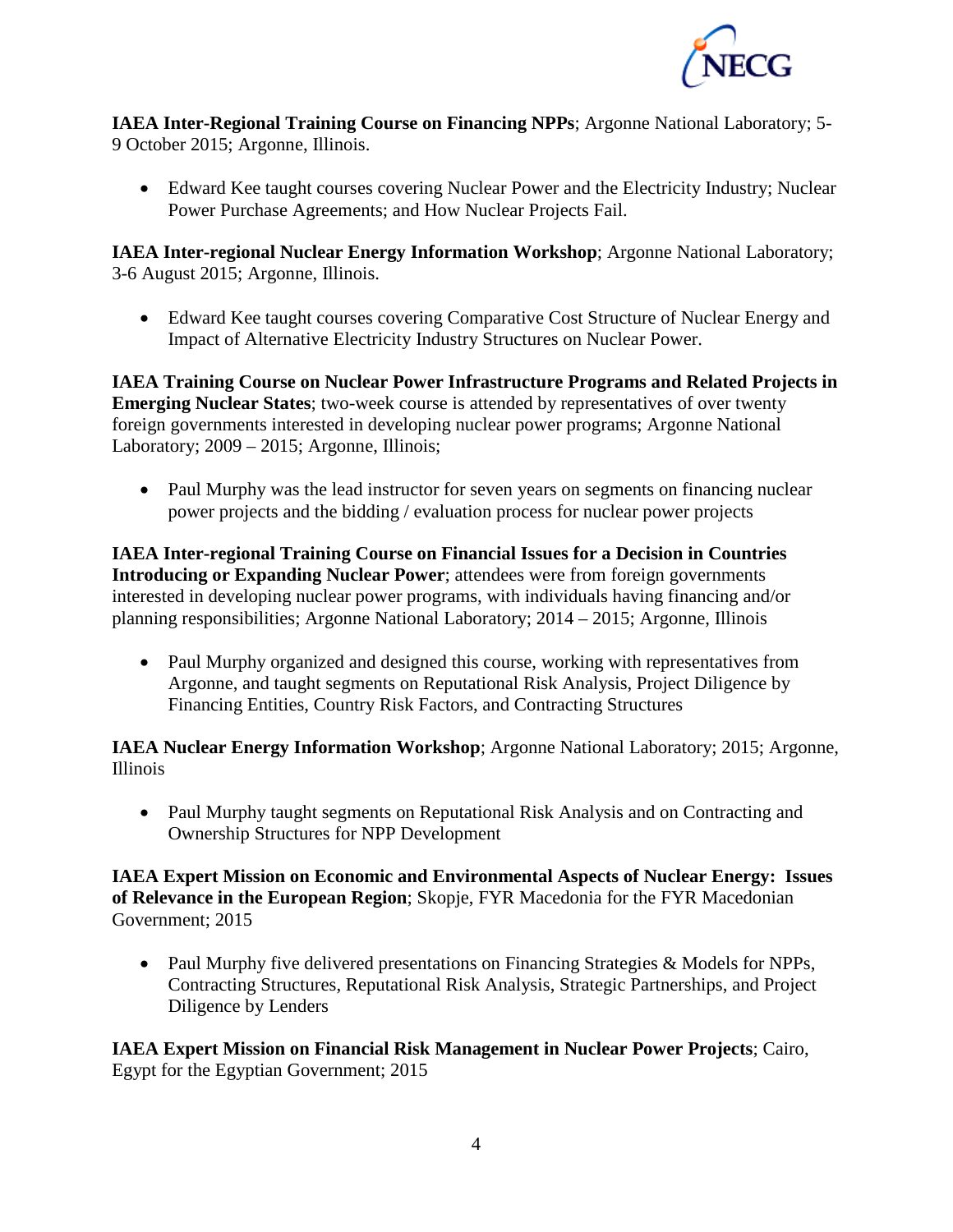

• Paul Murphy developed course materials on the topics of Country Risk Factors, Reputational Risk Analysis, Sources of Financing, and Working with Commercial Banks & Export Credit Agencies that were delivered by a colleague from Milbank on Mr. Murphy's behalf

**IAEA Inter-Regional Training Course on National Position, Legal and Financial Matters for Introducing Nuclear Power**; Argonne National Laboratory; 6-10 October 2014; Argonne, Illinois.

- Edward Kee taught courses covering Nuclear Power Purchase Agreements; Electricity Market Regulation; and How Nuclear Projects Fail.
- Paul Murphy taught courses covering Project Diligence by Financing Entities; Reputational Risk Factors; and Contracting Structures

**IAEA Workshop on NPP Contract Management**; Hanoi, Vietnam for the Vietnamese Government; 2014

• Paul Murphy provided a presentation, delivered by IAEA staff, on NPP Financing and EPC Contracting

#### **IAEA Technical Meeting on Becoming a Knowledgeable Customer**; Obninsk, Russia; 2014

• Paul Murphy presented courses that covered Contracting and Ownership Structures and Reputational Risk Analysis

#### **IAEA African Regional Training Workshop**; Tripoli, Libya; 2010

• Paul Murphy presented six courses that covered Financing and Risk Management

## **Texas A&M University / Nuclear Power Institute**

**International Nuclear Executive Leadership Seminar;** Texas A&M / Nuclear Power Institute / IAEA; multi-week course for senior officials from countries interested in starting nuclear power programs; Texas A&M; 2018

• Paul Murphy delivered five presentations on Contracting Structures, Nuclear Financing Challenges, Financing Structures, Nuclear Liability, and Reputational Risk.

**Uganda Training Course on NPP Development**; Texas A&M / Nuclear Power Institute / IAEA**;** senior delegation from Uganda; Texas A&M; 2018**.** 

• Paul Murphy delivered presentations on Contracting Structures, Nuclear Financing Challenges, Country Risk Factors, and Reputational Risk.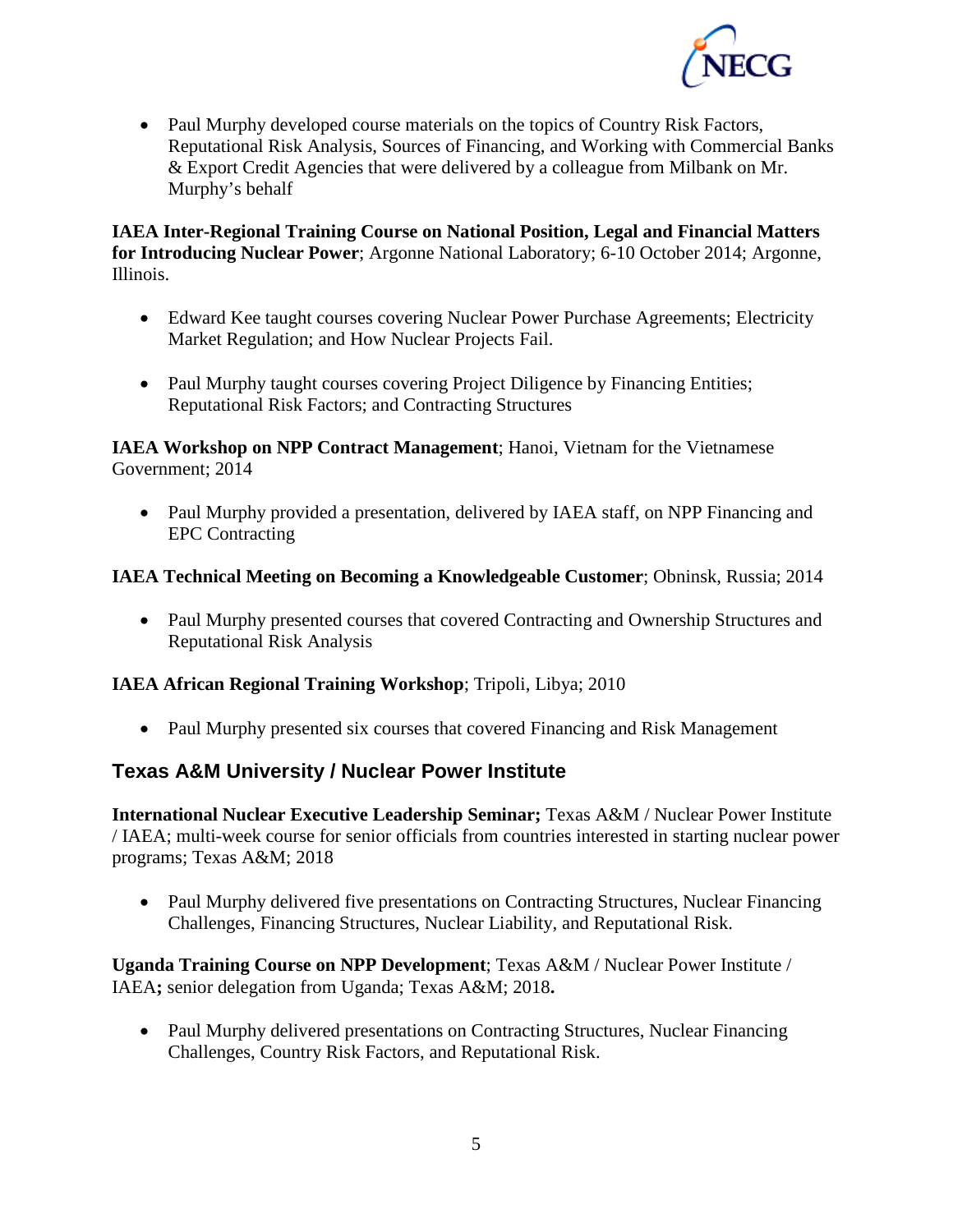

**Inter-regional Group Fellowship on the Comprehensive Introduction to Nuclear Power**; four-week course for representatives from countries interested in starting nuclear power programs; Texas A&M / Nuclear Power Institute / IAEA**;** Texas A&M; 2017

• Paul Murphy delivered presentations on Financing Challenges and Structures, Reputational Risk Analysis, Nuclear Liability, Country Risk Factors, and Contracting and Ownership Structures.

**Inter-regional Group Fellowship on the Comprehensive Introduction to Nuclear Power**; four-week training course for representatives from countries interested in starting nuclear power programs; Texas A&M / Nuclear Power Institute / IAEA**;** Texas A&M; 2016

• Paul Murphy delivered presentations on Financing Challenges and Structures, Reputational Risk Analysis, Nuclear Liability, Country Risk Factors, and Contracting and Ownership Structures.

**Inter-regional Group Fellowship on the Comprehensive Introduction to Nuclear Power**; four-week training course for representatives from countries interested in starting nuclear power programs; Texas A&M / Nuclear Power Institute / IAEA**;** Texas A&M; 2015

• Mr. Murphy delivered presentations on Financing Challenges and Structures, Reputational Risk Analysis, Nuclear Liability, Country Risk Factors, and Contracting and Ownership Structures.

# **IAEA Working Groups & Technical Meetings**

Paul Murphy served on the working group drafting the IAEA Office of Legal Affair's Volume 3 of the Handbook on Nuclear Law.

Paul Murphy served as the chairman, and as the lead writer, for "*Alternative Contracting and Ownership Policies for Nuclear Power Plants*" (released 2014).

Paul Murphy served as a key member of the IAEA's consultancy meetings on "*Issues for Improving Prospects for Financing Nuclear Power Projects*", which focused on identifying and analyzing all key elements integral to the success of a nuclear power program. Chaired all three meetings of the 2008 working group, whose final report was issued in 2009, served as a lead report editor, and drafted the appendices to the conference's final report, covering the areas of nuclear liability, nonproliferation, insurance, and finance.

Paul Murphy. in 2009, served on an IAEA working group, entitled: "*Invitation and Evaluation of Bids for Nuclear Power Plants*".

Paul Murphy chaired a two-day finance segment of IAEA Technical Meeting/Workshop on "*Milestones for Nuclear Power Infrastructure Development*" (November 2007), a Member Statelevel workshop that was sponsored by the governments of the United States, Canada, China, France, India, Japan, Republic of Korea, and Russia